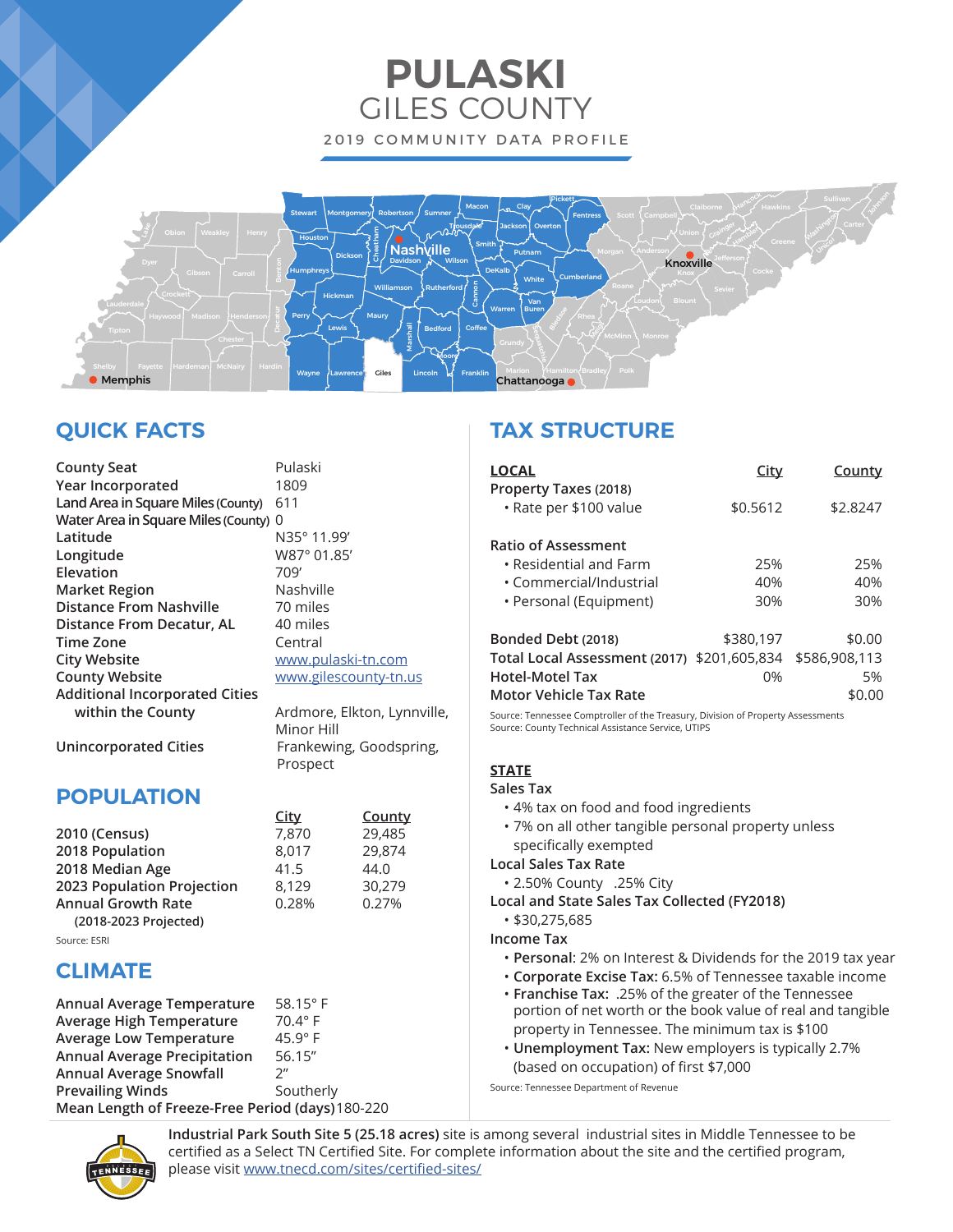# **EDUCATION**

| <b>District Name</b><br>Type of Public School System<br><b>District Grades Served</b><br><b>Number of Schools</b><br>Number of Administrators<br><b>Additional Teachers and Staff</b><br><b>Total Number of Students</b><br><b>GRADES</b> |     | <b>Number of Classroom Teachers</b>                                                      |     | <b>Giles County</b><br>County<br>$Pre-K-12$<br>8<br>259<br>21<br>50<br>3,949 |
|-------------------------------------------------------------------------------------------------------------------------------------------------------------------------------------------------------------------------------------------|-----|------------------------------------------------------------------------------------------|-----|------------------------------------------------------------------------------|
| <b>Pre-K-2</b> 400                                                                                                                                                                                                                        |     | $6-12$                                                                                   | 629 |                                                                              |
| Pre-K-5 497                                                                                                                                                                                                                               |     | 6-8 378                                                                                  |     |                                                                              |
| Pre-K-8 659                                                                                                                                                                                                                               |     | 9-12 759                                                                                 |     |                                                                              |
| $3 - 5$                                                                                                                                                                                                                                   | 425 |                                                                                          |     |                                                                              |
| <b>Graduation Rate</b><br>(Adults Age 25+)<br>Source: Tennessee Department of Education                                                                                                                                                   |     | Number of High School Graduates (2017-18)<br><b>Educational Attainment with a Degree</b> |     | 260<br>92.5%<br>21.3%                                                        |

#### **REGIONAL HIGHER EDUCATIONAL INSTITUTIONS Graduates 2016-2017**

| <u> 9. 99999999 = 9. 19. 29. 17</u>         |         |       |
|---------------------------------------------|---------|-------|
| • Martin Methodist College                  | Pulaski | 246   |
| • TN College of Applied Technology          | Pulaski | 1.579 |
| • Columbia State Community College Columbia |         | 845   |

Source: Tennessee Higher Education Commission

## **FastTrack Job Training**

| Assistance Program Available                                       | Yes |
|--------------------------------------------------------------------|-----|
| Source: Tennessee Department of Economic and Community Development |     |

# **GOVERNMENT**

| <b>GOVERNING BODY</b> |                                           |
|-----------------------|-------------------------------------------|
| City                  | Mayor and Aldermen                        |
|                       | Meets 2nd and 4th Tuesday at 12:00 noon   |
|                       | <b>Municipal Building</b>                 |
| County                | County Executive and County Commissioners |
|                       | Meets 3rd Monday at 9:00 a.m.             |
|                       | Giles County Courthouse                   |
|                       |                                           |

### **Fire Department**

| · Full-time fire fighters in city               | 5*            |  |
|-------------------------------------------------|---------------|--|
| · City volunteers                               | $\mathcal{P}$ |  |
| · Full-time fire fighters in county             |               |  |
| • County volunteers                             | 60            |  |
| · Fire stations in city                         | $\mathcal{P}$ |  |
| • City fire trucks                              | 4             |  |
| • Fire stations in county                       | 7             |  |
| • County fire trucks                            | 28            |  |
| <b>Law Enforcement</b>                          |               |  |
| · Full-time police officers in city             | 28            |  |
| . Full-time police officers in county & sheriff | 40            |  |
| • City patrol cars                              | 28            |  |
| • County patrol cars                            | 40            |  |
|                                                 |               |  |

\*Pulaski Police Officers respond to fires, they are considered "Public Safety Officers". There are 26, they are part-time (as needed) fire fighters.

|                              | <u>City</u> | County |
|------------------------------|-------------|--------|
| <b>Insurance Rating</b>      |             |        |
| <b>Zoning Regulations</b>    | Yes         | Yes    |
| <b>Planning Commission</b>   | Yes         | Yes    |
| Industrial Development Corp. | Yes         | Yes    |

# **TRANSPORTATION**

| Nearest General Aviation                                                    | Pulaski Abernathy Field          |
|-----------------------------------------------------------------------------|----------------------------------|
| <b>Location Identifier</b>                                                  | GZS                              |
| <b>Distance from City</b>                                                   | 6 miles                          |
| Runway Length                                                               | 5,310 feet                       |
| Surface                                                                     | Asphalt                          |
| Lighting                                                                    | <b>MIRL/PAPI</b>                 |
| Fuel                                                                        | 100LL/Jet A                      |
| Repairs                                                                     | Minor                            |
| Storage                                                                     | Hangar, Tie Down                 |
| Transportation                                                              | Taxi and Rental Car              |
| <b>Nearest Commercial Service</b>                                           | Huntsville International Airport |
| <b>Location Identifier</b>                                                  | HSV                              |
| Distance from Pulaski                                                       | 52 miles                         |
| Nearest Commercial Service                                                  | Nashville International Airport  |
| <b>Location Identifier</b>                                                  | BNA                              |
| Distance from Pulaski                                                       | 77 miles                         |
| Nashville International Airport (BNA) serves approximately 16 million total |                                  |
|                                                                             |                                  |

passengers annually. BNA is currently served by 15 airlines, including international carriers Air Canada, WestJet and British Airways. BNA offers 460 daily flights and provides nonstop air service to more than 65 destinations.

### **HIGHWAYS**

| U.S. Highways      | 31, 31A and 64            |
|--------------------|---------------------------|
| State Highways     | 11                        |
| Nearest Interstate | 12 miles to Interstate 65 |

### **COMMON CARRIERS**

| Air Freight Companies   | None                            |
|-------------------------|---------------------------------|
| Motor Freight Companies | 20                              |
| Terminal Facilities     |                                 |
| <b>Bus Services</b>     |                                 |
| Inter-City              | No                              |
| Local                   | Yes                             |
| <b>Carrier Service</b>  | Yes (So. Central Dev. District) |
|                         |                                 |

### **RAILROADS SERVED BY**

Tennessee Southern Railroad and CSX Transportation

### **NAVIGABLE WATERWAYS**

| Tennessee        |
|------------------|
| 12 feet          |
| Decatur, Alabama |
| 40               |
|                  |

# **COMMUNICATIONS**<br> **Newspapers**

|                            | i i le           |
|----------------------------|------------------|
| Telephone Companies        | AT&              |
| <b>Radio Stations</b>      | 1 AN             |
| <b>Television Networks</b> | 4/N <sub>i</sub> |
| Cable Service Available    | Yes.             |
| Channels                   | 100              |
| Provider                   | Pula             |
|                            |                  |

**Internet Service Available Provider** Pul

**Fiber Optics Available** Yes

**Giles Free Press (Weekly)**  Your Community Shopper (Weekly) Pulaski Citizen (Weekly) The Tennessean (Daily) **Telephone Companies** AT&T; Pulaski Electric System 1 AM and 2 FM **Television Networks** 4/Nashville & 4/Huntsville Pulaski Electric System Energize; Charter Communications Pulaski Electric System Energize; AT&T; Charter Communications **Provider** Pulaski Electric System Energize; AT&T; Charter Communications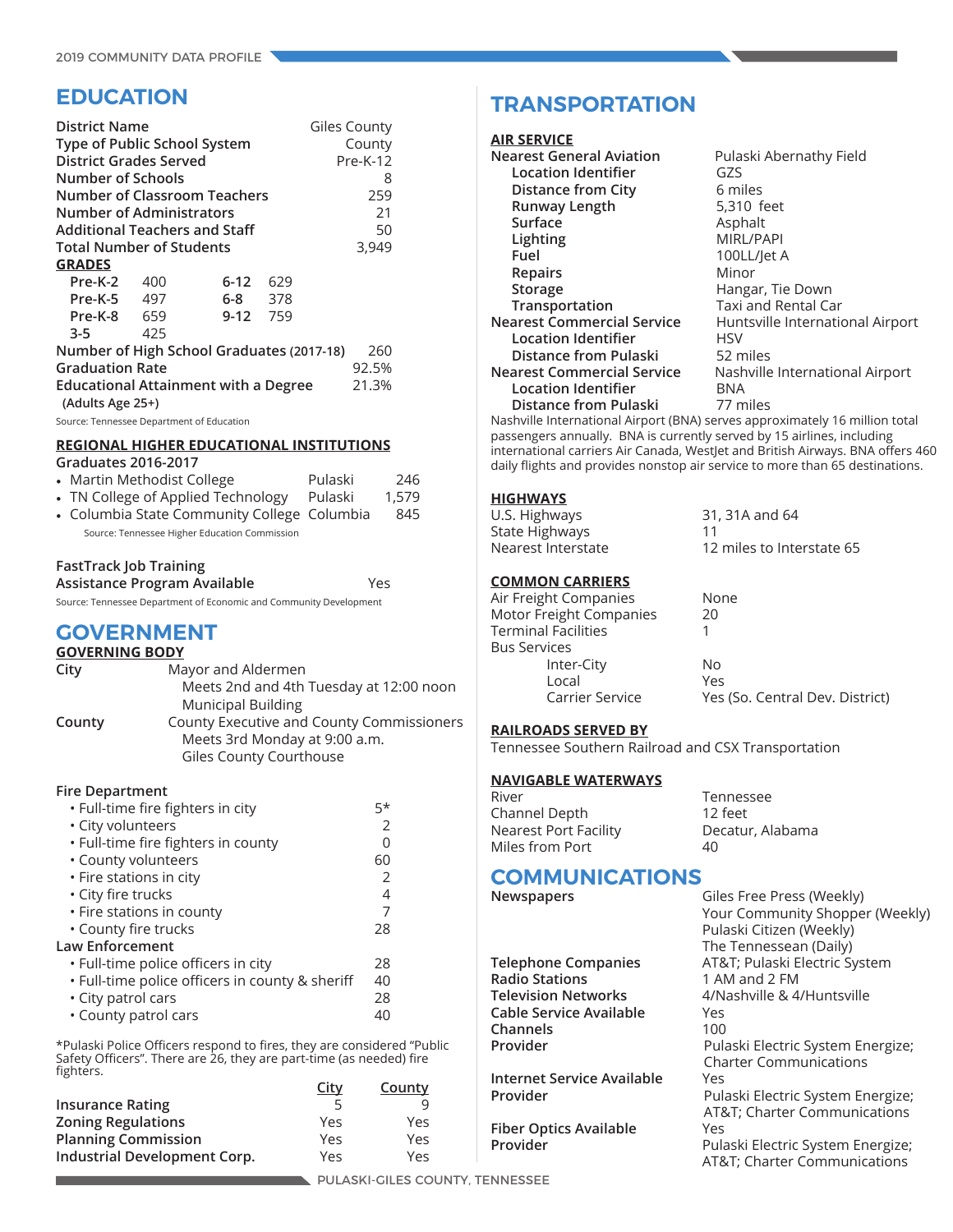| <b>Health Care</b>             |                | Recreation                         |     |
|--------------------------------|----------------|------------------------------------|-----|
| Doctors                        | 30             | Libraries                          | 1   |
| Dentists                       | 10             | Parks                              | 12  |
| Hospitals                      | 1              | Golf Courses<br>(Public & Private) | 1   |
| <b>Beds</b>                    | 95             | <b>Swimming Pools</b>              | 2   |
| Clinics                        | 15             | (Public & Private)                 |     |
| <b>Nursing Homes</b>           | $\overline{2}$ | Country Clubs                      | 1   |
| Beds                           | 185            | <b>Theaters</b>                    | 1   |
| <b>Retirement Homes</b>        | $\mathfrak{D}$ | <b>Bowling Alleys</b>              | 0   |
| Beds                           | 45             | Museum                             | 2   |
| Assisted Living Homes          | $\mathcal{P}$  | <b>Tennis Courts</b>               | 3   |
| Beds                           | 89             | <b>Ball fields</b>                 | 5   |
|                                |                | <b>Amateur Theaters</b>            | 2   |
| <b>Religious Organizations</b> |                | Health Clubs                       | 6   |
| Protestant                     | 34             | <b>Hotels &amp; Motels</b>         | 5   |
| Catholic                       | 1              | Rooms                              | 203 |
| Jehovah's Witness              | 1              | <b>Bed &amp; Breakfasts</b>        | 0   |
| Seventh Day Adventist          | 2              |                                    |     |
| Latter Day Saints              | 1              | <b>Largest Meeting Room</b>        |     |
| Other                          | $\mathfrak{D}$ | Capacity                           | 350 |
|                                |                | Restaurants                        | 38  |
| <u>Day Care Centers</u>        | 6              |                                    |     |
| Day Care Homes                 | 4              |                                    |     |

# **FINANCIAL INSTITUTIONS**

| (Deposits for June 30, 2018)               |                  |  |
|--------------------------------------------|------------------|--|
| Countywide Combined Deposits \$749,920,000 |                  |  |
| Total # of Branches                        | 13               |  |
| Total # of Institutions 7                  |                  |  |
| Credit Unions                              |                  |  |
| Savings Institutions                       | $\left( \right)$ |  |
| Commercial Banks 6                         |                  |  |

\*Credit Unions NOT calculated in Combined Deposits

Source: Federal Deposit Insurance Corporation and National Credit Union Administration

# **INDUSTRIAL SUPPORT SERVICES**

| Service                 | Location       | Distance (Miles) |
|-------------------------|----------------|------------------|
| Tool & Die              | Local          |                  |
| <b>Heat Treating</b>    | Huntsville, AL | 40               |
| Foundry                 | Local          |                  |
| Heavy Hardware          | Huntsville, AL | 40               |
| <b>Sheet Metal</b>      | Local          |                  |
| Lubricants              | Local          |                  |
| <b>Welding Supplies</b> | Local          |                  |
| Abrasives               | Huntsville, AL | 40               |

# **COMMUNITY FACILITIES** *(citywide)* **SELECTED ECONOMIC INDICATORS**

### **2017 ANNUAL AVERAGES**

| Labor Force          | County | Labor Market Area* |
|----------------------|--------|--------------------|
| Civilian Labor Force | 15,600 | 115,960            |
| Employment           | 15,070 | 111,890            |
| Unemployment         | 530    | 4,060              |
| Unemployment Rate    | 3.4%   | 3.7%               |

\* Labor Market Area is defined as **Giles**, Lawrence, Lewis, Lincoln, Marshall and Maury Counties in Tennessee.

### **2018 EMPLOYED POPULATION (AGE 16+) BY INDUSTRY**

| Agriculture/Mining            | 2.6%  |
|-------------------------------|-------|
| Construction                  | 7.7%  |
| Manufacturing                 | 25.9% |
| <b>Wholesale Trade</b>        | 2.0%  |
| Retail Trade                  | 13.5% |
| Transportation/Utilities      | 5.1%  |
| Information                   | 1.1%  |
| Finance/Insurance/Real Estate | 3.6%  |
| Services                      | 34.9% |
| <b>Public Administration</b>  | 3.6%  |
| Source: ESRI                  |       |

### **MANUFACTURING IN AREA (Annual Averages 2017)**

| Number of Units       | 50    |  |
|-----------------------|-------|--|
| Ann. Avg. Employment  | 4,043 |  |
| Ann. Avg. Weekly Wage | \$934 |  |
|                       |       |  |

Source: Tennessee Department of Labor and Workforce Development

### **PER CAPITA PERSONAL INCOME**

| Year         | 2018     |
|--------------|----------|
| Amount       | \$22,824 |
| Source: ESRI |          |

### **MEDIAN HOUSEHOLD INCOME**

| Year         | 2018     |
|--------------|----------|
| Amount       | \$41,132 |
| Source: ESRI |          |

### **AVERAGE HOME SALES**

| Year                                         | 2017      |  |  |  |  |
|----------------------------------------------|-----------|--|--|--|--|
| Number of Homes Sold                         | 282       |  |  |  |  |
| Average Cost                                 | \$121,193 |  |  |  |  |
| Source: Tennessee Housing Development Agency |           |  |  |  |  |

### **RETAIL SALES**

| Year                                    | 2017          |
|-----------------------------------------|---------------|
| Amount                                  | \$400,345,245 |
| Source: Tennessee Department of Revenue |               |

# **NATURAL RESOURCES**

**Minerals:** Crushed stone **Timber:** Pulpwood and hardwood

## **AGRICULTURAL**

**Crops:** Corn, wheat, soybeans, cotton, hay **Livestock:** Cattle, poultry, equine